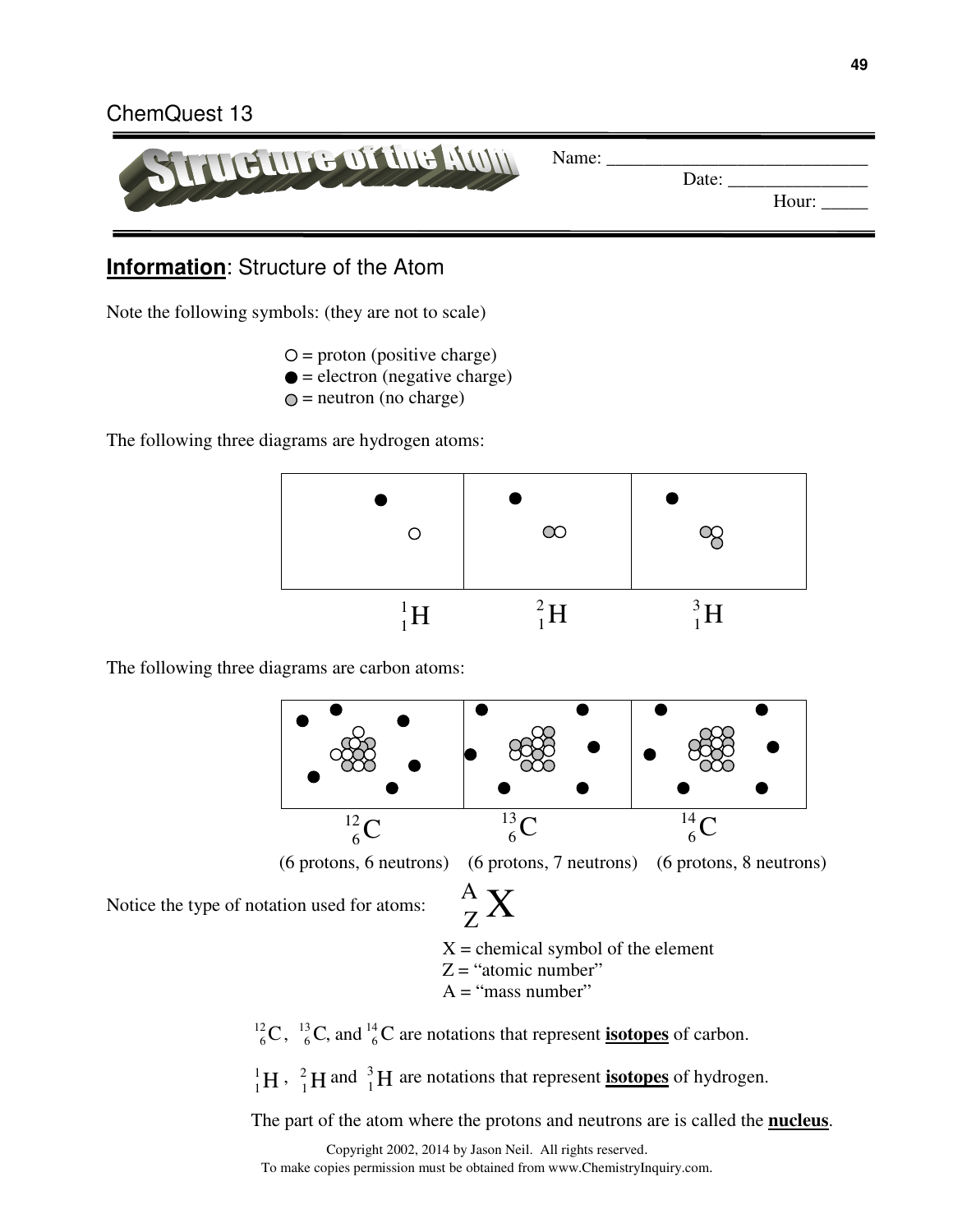## **Critical Thinking Questions**

- 1. How many protons are found in each of the following:  ${}^{1}_{1}H$  ? in  ${}^{2}_{1}H$ ? in  ${}^{3}_{1}H$ ? 1
- 2. How many neutrons are found in each of the following:  ${}_{1}^{1}H$  ? in  ${}_{1}^{2}H$ ? in  ${}_{1}^{3}H$ ? 1
- 3. How many electrons are found in each of the following:  $\frac{1}{1}H$  ? in  $\frac{2}{1}H$  ? in  $\frac{3}{1}H$  ? 1
- 4. What structural characteristics do all hydrogen atoms have in common?
- 5. What structural characteristics do all carbon atoms have in common?
- 6. What does the mass number tell you? Can you find the mass number of an element on the periodic table?
- 7. What does the atomic number tell you? Can you find the atomic number of an element on the periodic table?
- 8. Define the term **isotope**.
- 9. How does one isotope of carbon differ from another isotope of carbon?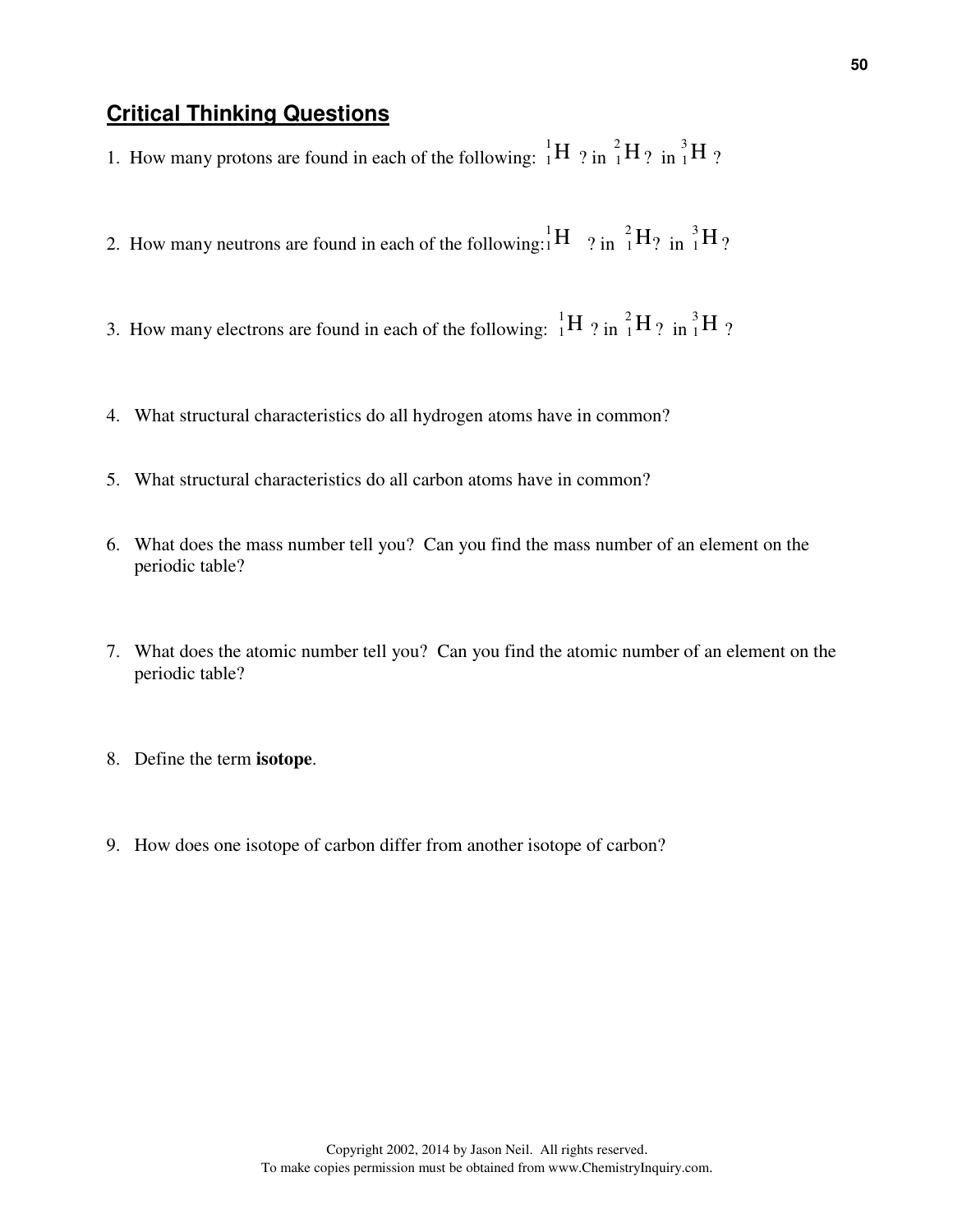# **Information**: Atoms, Ions, Masses of Subatomic Particles

The atomic mass unit (amu) is a special unit for measuring the mass of very small particles such as atoms. The relationship between amu and grams is the following: 1.00 amu =  $1.66 \times 10^{-24}$ g Note the following diagrams comparing atoms and ions.



#### **Critical Thinking Questions**

- 10. What is structurally different between an atom and an ion? Note: This is the ONLY structural difference between an atom and an ion.
- 11. In atomic mass units (amu), what is the mass of an electron?
- 12. Is most of the mass of an atom located in the nucleus or outside the nucleus? How do you know?